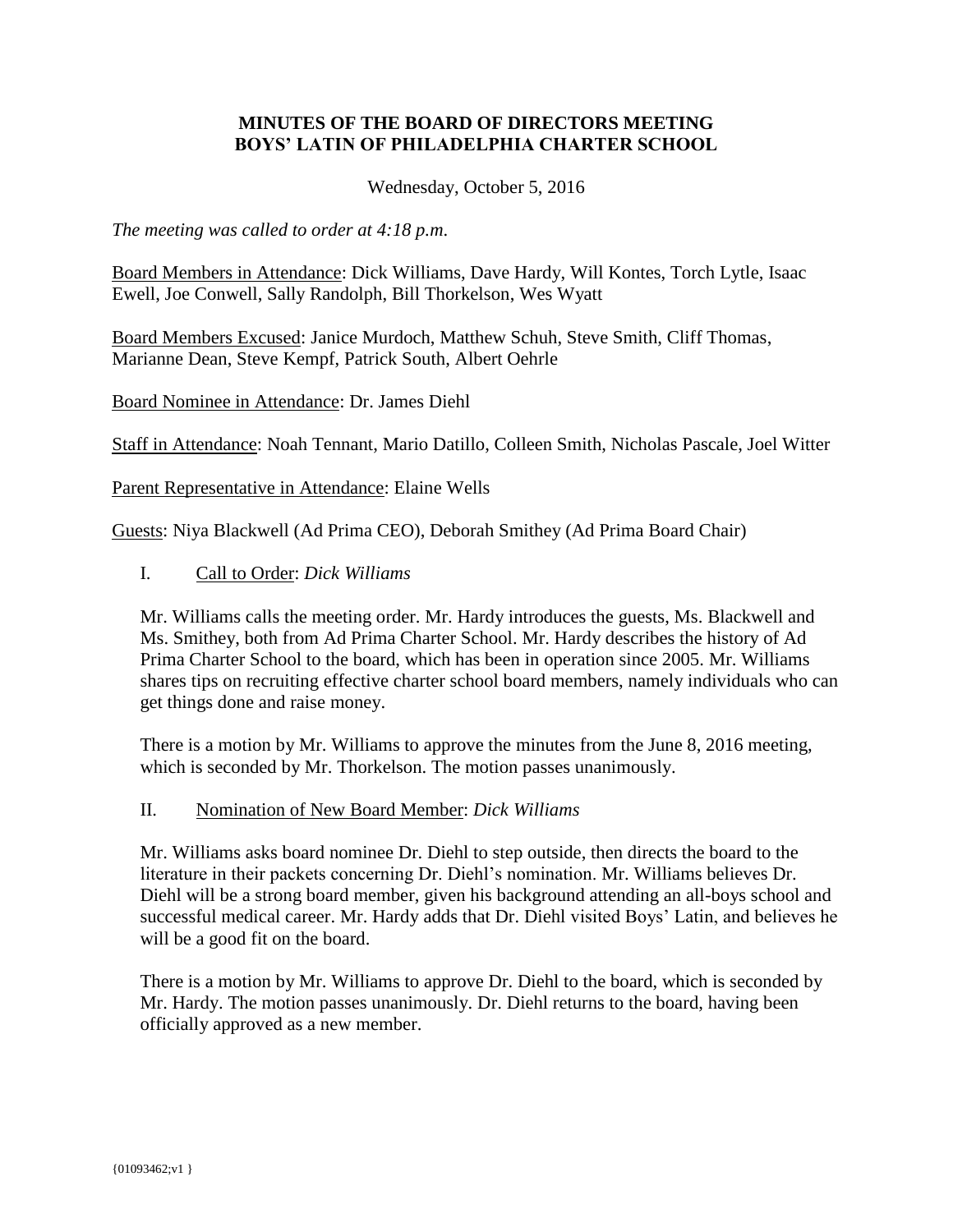#### III. Deputy CEO Report: *Noah Tennant*

Dr. Tennant begins by announcing the birth of Ms. Woodward's son, Ethan.

Continuing, Dr. Tennant thanks Ms. Wells and Mr. Pasquale for coordinating the Family Fun Day annual event. Dr. Tennant describes that the intent of the event is to bring families together, and give different families a chance to meet each other and build a network outside of the classroom. During the event, Mr. Pasquale manned the grill and there was a bounce house, voter registration, and games for families to participate in.

Dr. Tennant then directs the board to literature in their packets concerning new faculty. Dr. Tennant references a name not on the list, Mr. Datillo, who is a guest at the meeting tonight. Dr. Tennant thanks Mr. Datillo for his hard work and glowing reviews. Returning to the faculty documentation, ten new faculty members have been added to Boys' Latin for the current academic year. Dr. Tennant is confident with the current faculty in place, where the average length of experience is 5.3 years. Dr. Tennant explains that once every two weeks, faculty coaches observe the classrooms and work with the teachers to help engage the students and modify the curriculum. A discussion follows on the role of faculty coaches.

Dr. Tennant then gives a shout out to the Boys' Latin football team, who started 6-0 for the first time in the school's history. Dr. Tennant is proud of the team, who is currently playoffbound.

Dr. Tennant adds that sixty colleges are scheduled to visit Boys' Latin this fall to meet with students, and thanks Heidi Bonner for orchestrating the college fair which is scheduled for October 19, 2016.

Continuing, Dr. Tennant states that a new course will be added to the middle school program called "Identity and Society," which is taught by Eric Young, a member of the Boys' Latin class of 2011. The course was designed by Mr. Pasquale, with the intent to have students understand their worth and interactions with the world around them.

Returning to the literature, Dr. Tennant explains that Boys' Latin is in the middle of their charter renewal process. Goals are outlined as a plan or road map for where Boys' Latin wants to aspire to over the next five years. Dr. Tennant believes these ideas are realistic and what Boys' Latin wants to work toward. Dr. Tennant explains that the administrative team will be reviewing these goals over the course of the year to chart their progress. Dr. Tennant directs the board to the timeline for the charter renewal process, and explains that all documentation has been submitted on time. The next phase will be the site visit, scheduled for November 18, 2016. Dr. Tennant is confident in how Boys' Latin will perform before review board. A discussion then follows on the expectations of the review board in evaluating Boys' Latin, and explanation of standardized test scores.

Dr. Tennant then directs the board to a slideshow, which shows photographs of middle school teachers welcoming freshmen to the high school on their first day of school. Dr.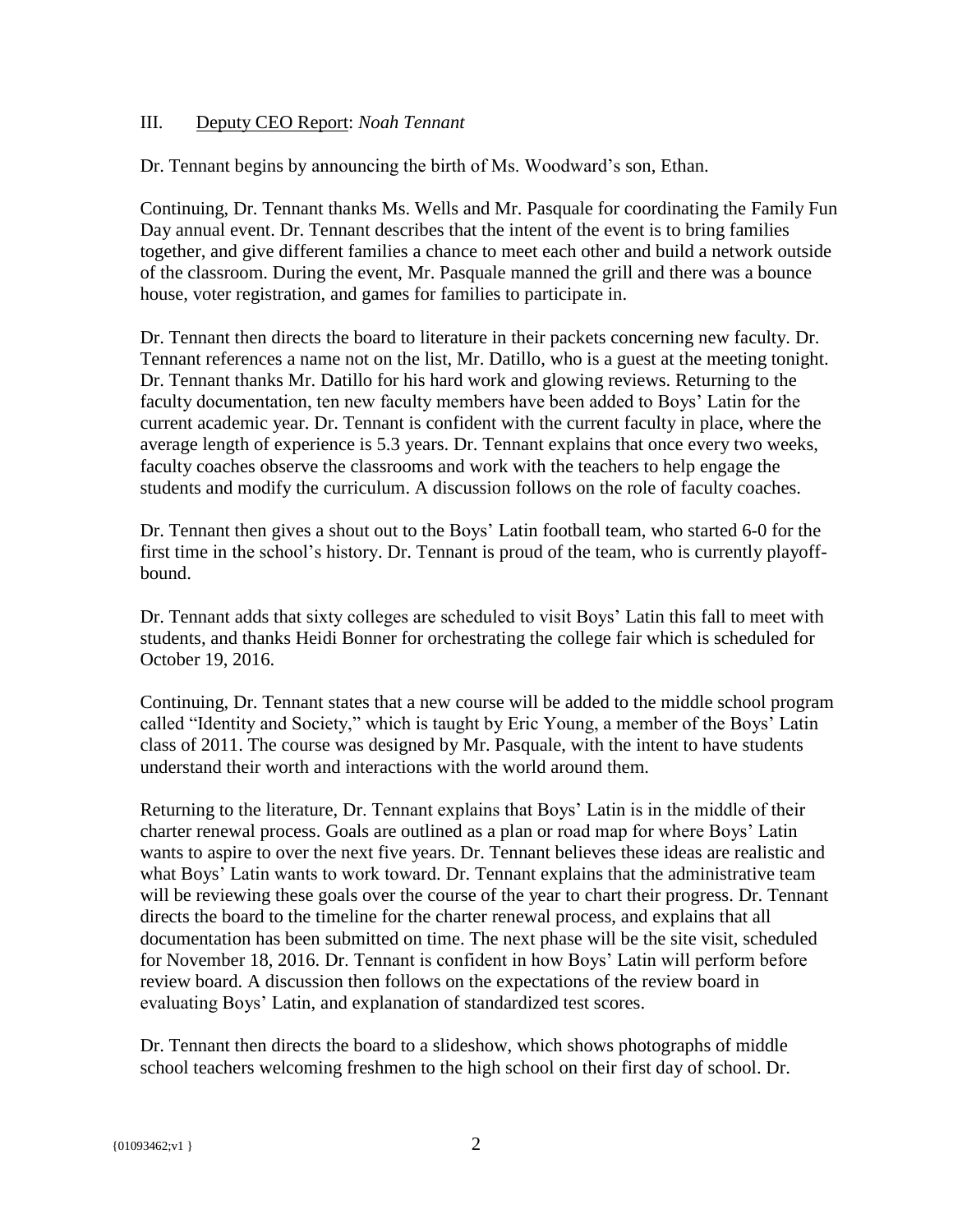Tennant explains that these students are the class of 2020, which is special because they will be the first class to complete both middle school and high school programs at Boys' Latin.

Dr. Tennant then discusses the transition from Mr. Hardy to himself as CEO of Boys' Latin. Dr. Tennant describes the differences between Mr. Hardy and himself: Mr. Hardy is from North Philadelphia, which has made him a fighter, whereas Dr. Tennant is from Harrisburg, where he was focused on building bridges growing up. Dr. Tennant believes this ability to bring people together will be a valuable skill set at Boys' Latin. Dr. Tennant welcomes the challenges in transitioning to his new role, and looks forward to building a successful team around him, both operationally and philosophically.

Dr. Tennant then breaks down the goals of Boys' Latin related to academic testing in light of the charter renewal, and looks forward to hearing input from the board on these goals throughout the academic year. Dr. Tennant explains the progress that Boys' Latin has already made, as they have a 12-point higher average on the Keystones than the School District of Philadelphia and are catching up to the Pennsylvania state average in literature. Dr. Tennant states that Boys' Latin has requested 100 additional seats in its charter renewal, despite a slight enrollment decline. A discussion then follows on understanding academic progress, remediation, and reasons for the decline in enrollment.

Dr. Tennant describes the long-term goals for school operations being the transition from inspiration to institution, which includes both student and parent involvement. Dr. Tennant believes it is important to hear voices from both students and parents to know how changes will impact the community.

Returning to his presentation, Dr. Tennant believes it is important to emphasize Boys' Latin's brand being college. Dr. Tennant explains the research of William Barnett from Stanford, which details how non-profits maintain longevity: the first step is to identify a brand. Then when a school fulfills the promise of its brand, it enables status and a purpose to serve. Status brings in more resources, which gives the school a competitive advantage. Dr. Tennant believes Boys' Latin most important mission is to prepare students for college, rather than focusing solely on test scores.

A discussion follows on how Boys' Latin will achieve its mission academically, through the role of its middle school and academic coaches. Moving beyond academics, Dr. Tennant wants to embrace preparing the students both socially and emotionally by redefining what manhood is, as there are many competing interests. Dr. Tennant describes the current social climate for African American male youth, and wants to achieve these progressive social goals by implementing a student judicial panel which defines a code the students must live by, both inside and outside of school.

Dr. Tennant concludes his presentation.

# IV. Board Committee Reports

a. Finance: *Bill Thorkelson*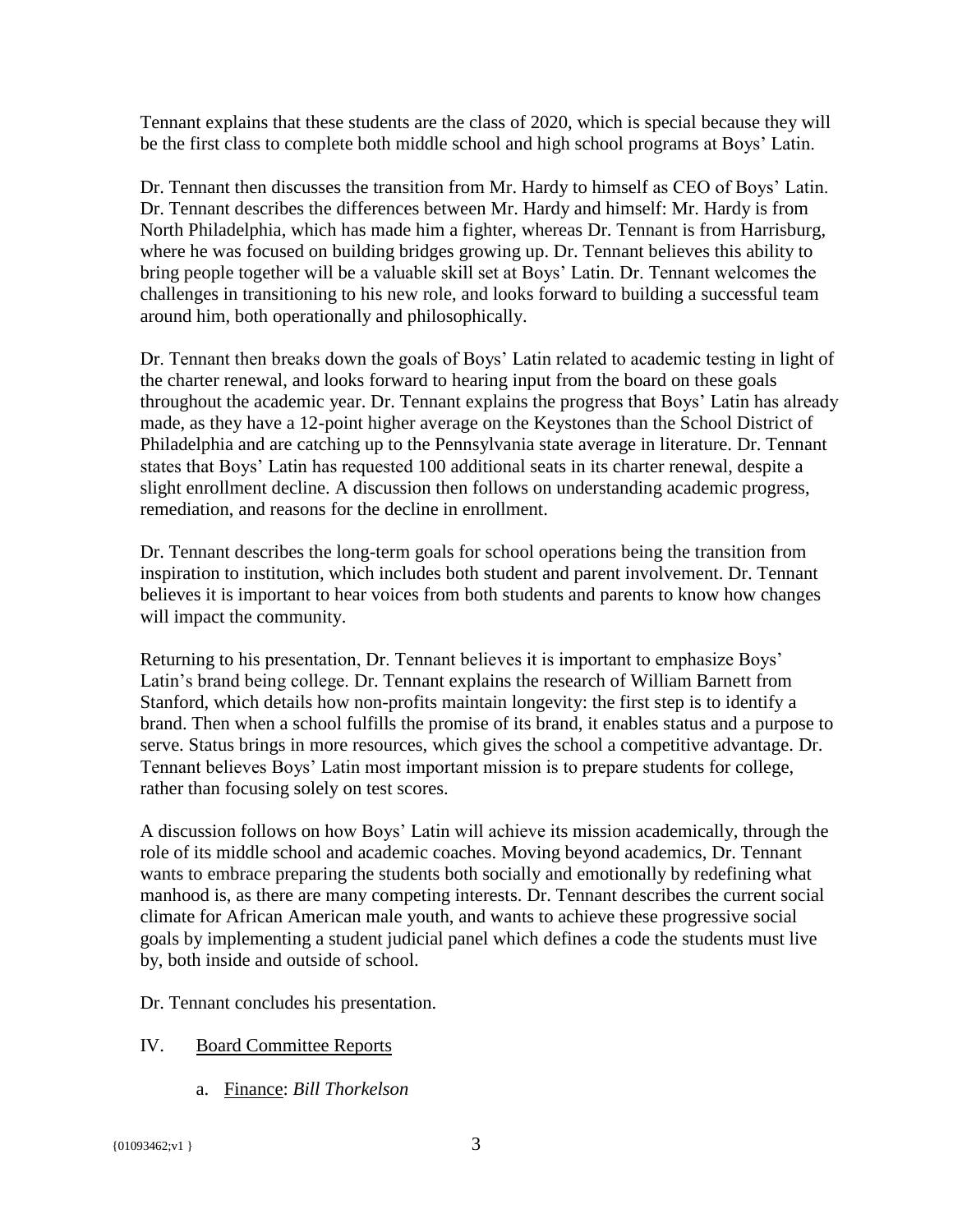Mr. Thorkelson begins with an update on the budget for fiscal year 2017, and directs the board to the financial literature in their packets. Mr. Thorkelson states that the budget has been passed and finalized. Mr. Thorkelson describes how previously, Boys' Latin was unsure of its reimbursements from the School District of Philadelphia. However Boys' Latin is running at a \$175,000 surplus. Mr. Thorkelson describes that enrollment has fluctuated: Boys' Latin budgeted for 808 students and 819 are currently enrolled. Mr. Thorkelson describes that Boys' Latin feels it has a well-structured and well-conceived budget, as staying within budget has become a part of Boys' Latin's culture.

Mr. Thorkelson concludes his presentation.

b. Facilities: *Joe Conwell*

Mr. Conwell begins with an update on the field outside the middle school: the seeding has been finished, grass should be growing in three to four weeks, and the field will be ready for use this upcoming Spring of 2017. Mr. Conwell describes two phases in completing the field project: phase one includes erecting a full fence which will be installed in approximately one month, including an irrigation system which has already been put in place. Phase two will include figuring out what the field will be used for and any athletic limitations Boys' Latin might face. Mr. Conwell states that the field could be used for non-athletic events such as graduation ceremonies, science club activities, or a general gathering space down the road. Long term, Mr. Conwell states that Boys' Latin does have a desire to build another building and parking lot.

The board decides that lease discussions will be deferred to the next meeting.

Mr. Conwell concludes his presentation.

c. Governance: *Dick Williams*

Mr. Williams states that Governance is currently working on the gender policy.

Mr. Williams concludes his presentation.

d. Strategic Planning: *Bill Thorkelson*

Mr. Thorkelson states that he and Mr. Williams need to sit down and spend more time working on a draft, then share those ideas with the community.

Mr. Thorkelson concludes his presentation.

e. Charter Renewal: *Cliff Thomas*